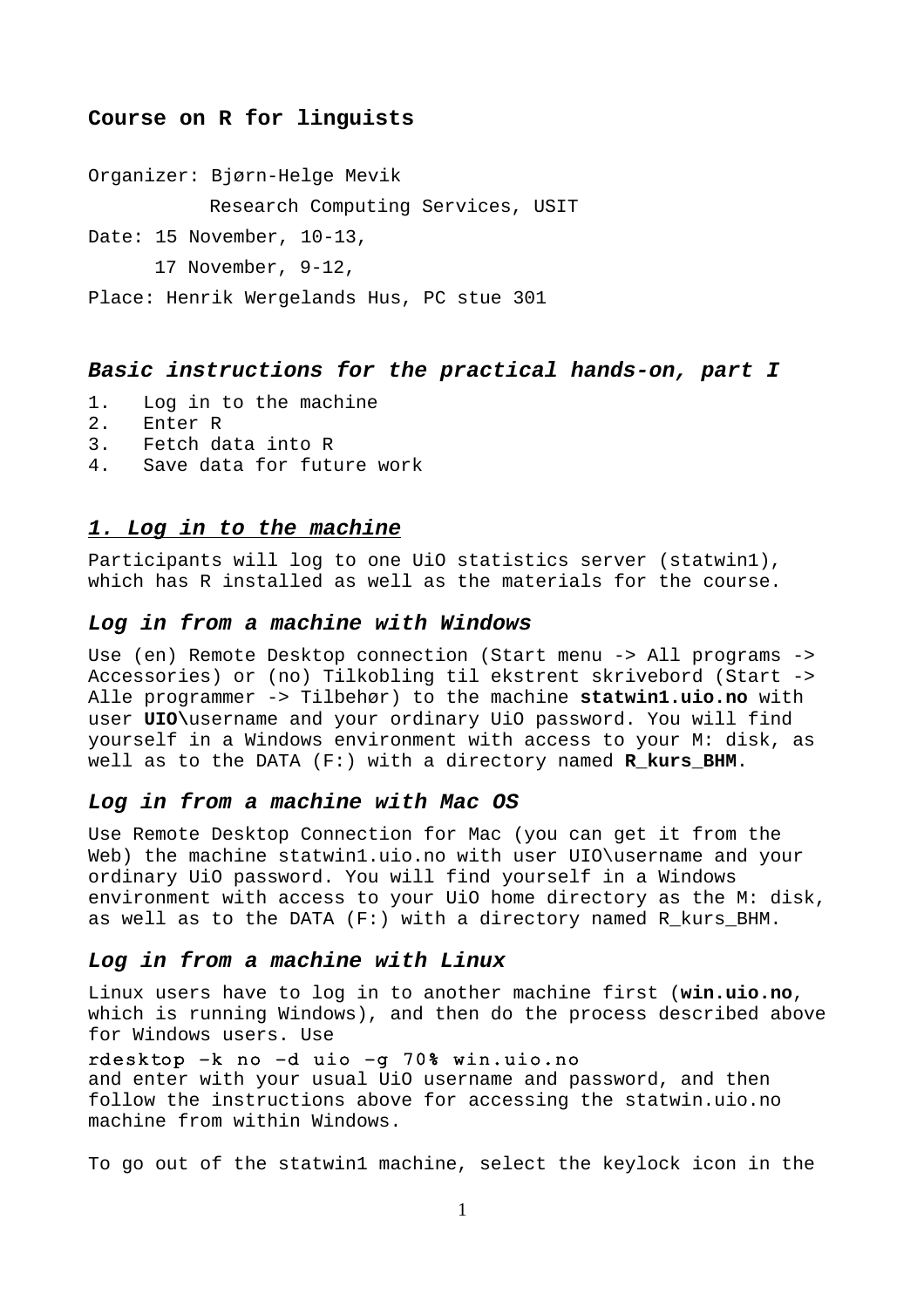bottom and choose **Log out**.

### *2. Enter R*

Click on the *R x64 2.11.0* icon on the left of the desktop, and you enter a window called Rgui with a smaller window R Console in it.

You are now inside the R interpreter (signalled by the > sign in red) and can start issuing commands.

Asking for help:

> help()

Exiting R:

 $> q()$ 

### *3. Work with files*

Checking what is R's default folder

> getwd() [1] "e:/work/dssantos"

Create your own folder for R, for example **Rwork** in Windows, and set it as your default folder for R

> setwd(["m:Rwork/"](file:///usit/platon/gvd-u1/m:/Rwork/))

Copy some files there, and read them into R, or simply input them from the data folder (F:) directly

> simple <- read.table("simple.txt")

OR

> simple <- read.table("f:R\_kurs\_BHM/Other/simple.txt")

Check whether it read what you expected

> simple

> simple <- read.table("f:R\_kurs\_BHM/Other/simple.txt", header=TRUE)

> simple ## looks better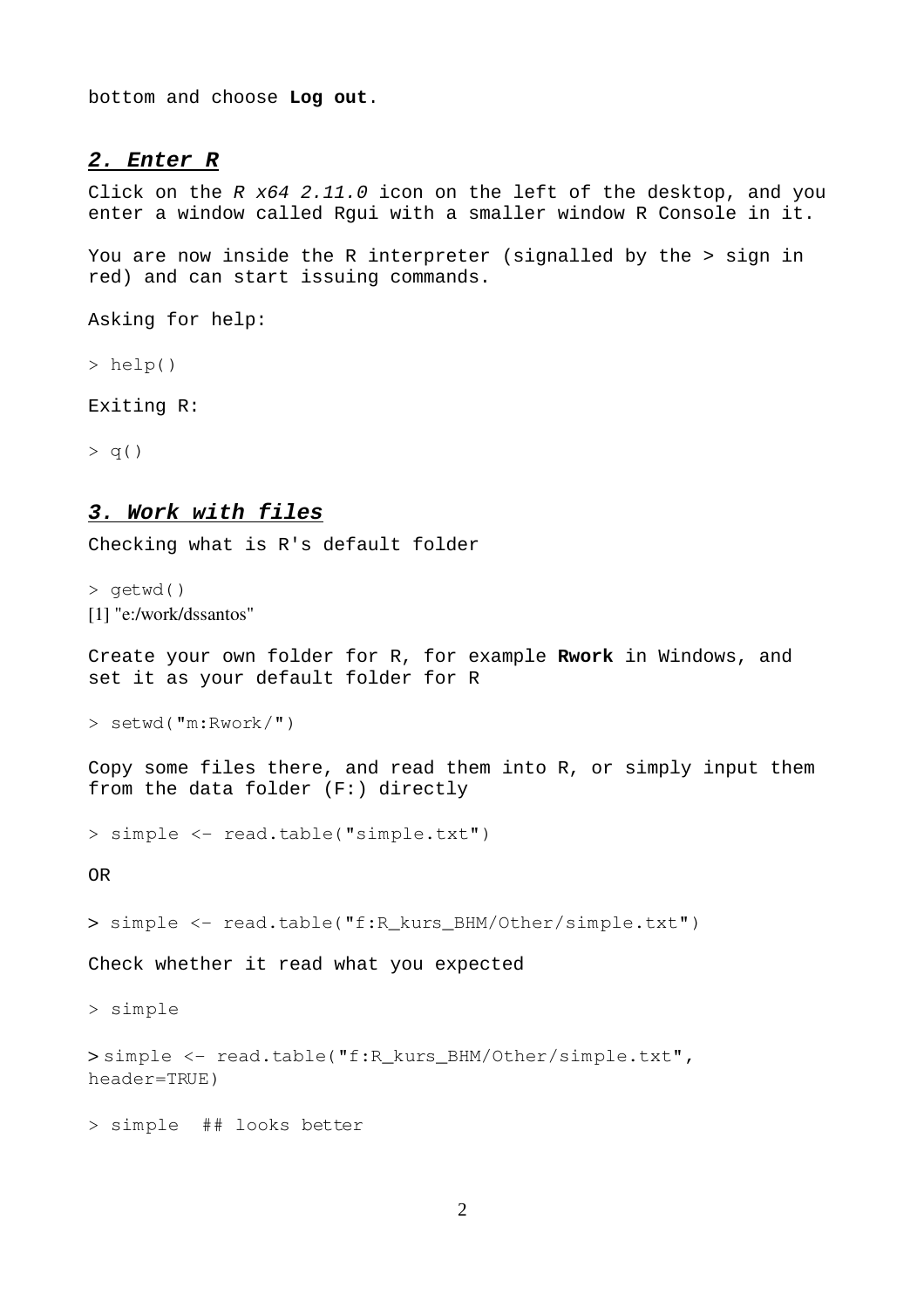Try out some simple plots.

> plot(colour ~ variety, data = simple)

Try to save them in your folder. ("Save as postscript" with righthand click)

Create the same picture as a pdf file

> pdf("simple.pdf")

 $> plot(colour \sim them$ , data = simple)

> devoff() ## Needed to finalize the plot

### *4. Calculate and manipulate data*

Calculate statistics like mean, min, max and sd of the numeric variables in the data frame simple. For instance

> mean(simple\$colour)

The summary() function prints out summary information about a variable. Try it on some of the coloumns of simple. What happens if you say summary(simple)?

Use the  $fix()$  function to edit simple, changing some of the values. Recalculate the statistics.

#### *5. Save/preserve your work in R*

List your variables:

 $> 1s()$ 

To go out of R and back again, without losing your work

> save.image("everything.Rdata")

Go out of R and back again

> load("everything.Rdata") > ls() # The variables are back

In case you want to keep a log of what you do for subsequent reference, you can do, before you leave R

```
> savehistory()
OR
```